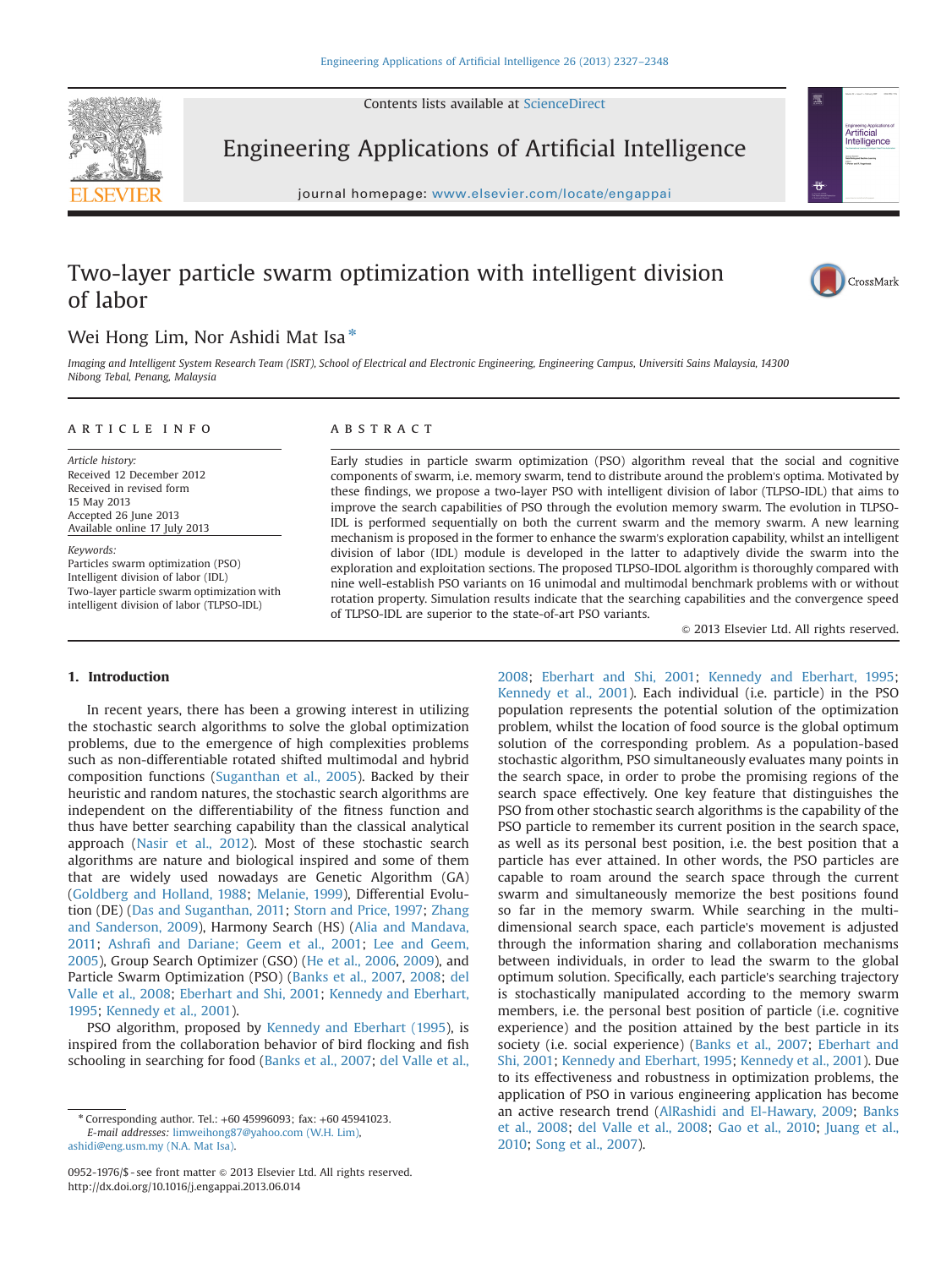Despite the competitive performance of PSO, researchers have noted the tendency of PSO swarm to converge prematurely in the local optima, due to its rapid convergence on the best position found so far at the early stage of optimization [\(Liang et al., 2006;](#page--1-0) [van den Bergh and Engelbrecht, 2004\)](#page--1-0). Most of the time, the locality of this best-so-far position may be the local optimum that is located potentially distant from the global optimum. Once the swarm congregates at such position, little opportunity is afforded for the population to explore for other solution possibilities. This leads to the entrapment of the swarm within the local optima of search space and thus premature convergence occurs. Another challenging issue that needs to be addressed is the proper control on the exploration and exploitation searching of PSO swarm, in order to locate the optimum solution efficiently ([Angeline, 1998;](#page--1-0) [Shi and Eberhart, 1998](#page--1-0)). Neither the exploration nor the exploitation searching should be over-emphasized as the former tends to prevent the swarm convergence, whilst the latter could raise the risk of premature convergence issue [\(Shi and Eberhart, 1998\)](#page--1-0).

Extensive experimental studies have verified that PSO's current swarm tends to explore the search space before congregate around their attractors, i.e. the personal and best neighborhood positions, whilst the memory swarm is distributed around the vicinity of problem's minima to exploit these regions [\(Epitropakis et al.,](#page--1-0) [2012](#page--1-0)). Motivated by these findings, we aim to improve the best knowledge of each particle through the evolution of both the cognitive and social components in memory swarm. Specifically, after the evolution of current swarm, an intelligent optimization procedure is proposed to provide additional evolution on the memory swarm, so that it can either locate more promising regions around the minimizer or to fine-tune the regions of the already found minima. To this end, we propose a two-layer PSO with intelligent division of labor (TLPSO-IDL), which is capable to perform the evolution on both the current swarm and memory swarms sequentially. For current swarm, a new learning mechanism is proposed to enhance the swarm's exploration capability. Meanwhile, an intelligent division of labor (IDL) module is developed to evolve the memory swarm by adaptively allocate different search tasks (i.e. exploitation and exploration) to each swarm member, without compromising the algorithm's search dynamic. To resolve the premature convergence issue, an elitist-based perturbation (EBP) module is employed to prevent the stagnation of PSO swarm in local optima for m successive function evaluations (FEs).

The remainder of this paper is organized as follows. Section 2 briefly discusses some related works. [Section 3](#page--1-0) details the methodologies of the proposed TLPSO-IDL algorithm. [Section 4](#page--1-0) describes the experimental settings, whilst [Section 5](#page--1-0) presents the experimental results. Finally, [Section 6](#page--1-0) concludes the paper.

#### 2. Related works

For self-completeness purpose, we briefly discuss the basic mechanism and some insight about the main characteristic of the basic PSO algorithm. This section ends with a review of several state-of-the-art PSO variants.

#### 2.1. Basic PSO algorithm

In basic PSO, each particle that is roaming through the Ddimensional problem hyperspace represents the potential solution for a specific problem. For particle i, two vectors, i.e. position vector  $X_i = [X_{i1}, X_{i2}, ..., X_{iD}]$  and velocity vector  $V_i = [V_{i1}, V_{i2}, ..., V_{iD}]$ , are used to represent its current state. Additionally, each particle i can memorize its personal best experience ever encountered (i.e. cognitive experience), represented by the personal best position

vector  $P_i = [P_{i1}, P_{i2}, ..., P_{iD}]$ . The position attained by the best particle in the society (i.e. social experience) is represented as  $P_n = [P_{n1}, P_{n2}, ... P_{nD}]$ . In the literature,  $P_n$  is represented as  $P_g$  and  $P_l$  for global and local versions of PSO respectively [\(del Valle et al.,](#page--1-0) [2008;](#page--1-0) [Kennedy et al., 2001](#page--1-0)). More specifically,  $P_g$  is propagated to the entire swarm, whilst  $P_l$  is communicated between the neighboring particles with pre-specified topology. Without loss of generality, the global version PSO is employed in the rest of this paper.

During the execution, the trajectory of each particle in the search space is manipulated by dynamically updating the particle's velocity according to its cognitive experience,  $P_i$  and the group's social experience,  $P_{\varrho}$ . Mathematically, at iteration  $(t+1)$  of the searching process, the dth dimension of particle i's velocity,  $V_{i,d}$  (t +1) and position  $X_{i,d}$  (t +1) are updated as follows:

$$
V_{i,d}(t+1) = V_{i,d}(t) + c_1 r_1 (P_{i,d}(t) - X_{i,d}(t)) + c_2 r_2 (P_{g,d}(t) - X_{i,d}(t))
$$
 (1)

$$
X_{i,d}(t+1) = X_{i,d}(t) + V_{i,d}(t+1)
$$
\n(2)

where  $c_1$  and  $c_2$  are the acceleration coefficients;  $r_1$  and  $r_2$  are two random numbers generated from a uniform distribution with the range of [0, 1]. Particle's velocity is clamped to a maximum magnitude of  $V_{max}$  to prevent swarm explosion [\(Angeline, 1998;](#page--1-0) [Eberhart and Shi, 2001\)](#page--1-0). If the absolute velocity of particle i in d-th dimension, $|V_{i,d}|$ , exceeds the limit of  $|V_{\text{max},d}|$ ,  $V_{i,d}$  is then confined to sign( $V_{i,d}$ )\* $V_{\text{max.}}$ d.

Without loss of generality, the minimization problem is considered in the rest of this paper. When minimizing the fitness function f in D-dimensional search space, particle *i's*  $P_i$  position in iteration  $(t+1)$  is updated as follows:

$$
P_i(t+1) = \begin{cases} X_i(t+1) & \text{if } f(X_i(t+1)) < f(P_i(t)) \\ P_i(t) & \text{otherwise} \end{cases} \tag{3}
$$

Meanwhile, the  $P_g$  position is identified from the  $P_i$  position if all particles and  $P_i$  with lowest fitness is assigned as  $P_g$ . For particle swarm with the population size of S, the  $P_g$  position at iteration t is updated as follows:

$$
P_g(t) = \operatorname{argmin}(f(P_i(t)))
$$
  
\n
$$
\forall i \in [1, S]
$$
 (4)

The implementation of basic PSO algorithm is illustrated in Fig. 1. From Eq. (1), it is evident that each PSO particle is strongly influenced by their attractors, i.e.  $P_i$  and  $P_g$  and this leads to the swarm hastily congregate to the best position found so far. Nevertheless, such position is never guaranteed to be the global optimum or even the local optimum. As the swarm converges, it is unlikely for particles to explore for other solution possibilities due to the population's diversity loss. Henceforth, the population is trapped within the narrow region of the search space and premature convergence occurs [\(Liang et al., 2006](#page--1-0); [van den Bergh](#page--1-0) [and Engelbrecht, 2004\)](#page--1-0).

```
1: Generate initial swarm and set up parameters for each particle;
```

```
2: Reset t=0;
```

```
3: while t < max\_generation do
4<sup>1</sup>for each particle i do
```

```
5:Update the velocity V_i and position X_i using Equations (1) and (2);
```
 $6:$ Fitness evaluation is performed on the updated  $X_i$  of particle i;

 $7:$ if  $f(X_i) < f(P_i)$  then 8:

 $P_i = X_i$ ;  $f(P_i) = f(X_i)$ ;

- $9:$ if  $f(X_i) < f(P_g)$  then
- $10:$  $P_g = X_i$ ;  $f(P_g) = f(X_i)$ ;

```
11:end if
```

```
12.end if
```

```
13:end for
14:
```

```
t = t + 1;
15: end while
```
Fig. 1. Basic PSO algorithm.